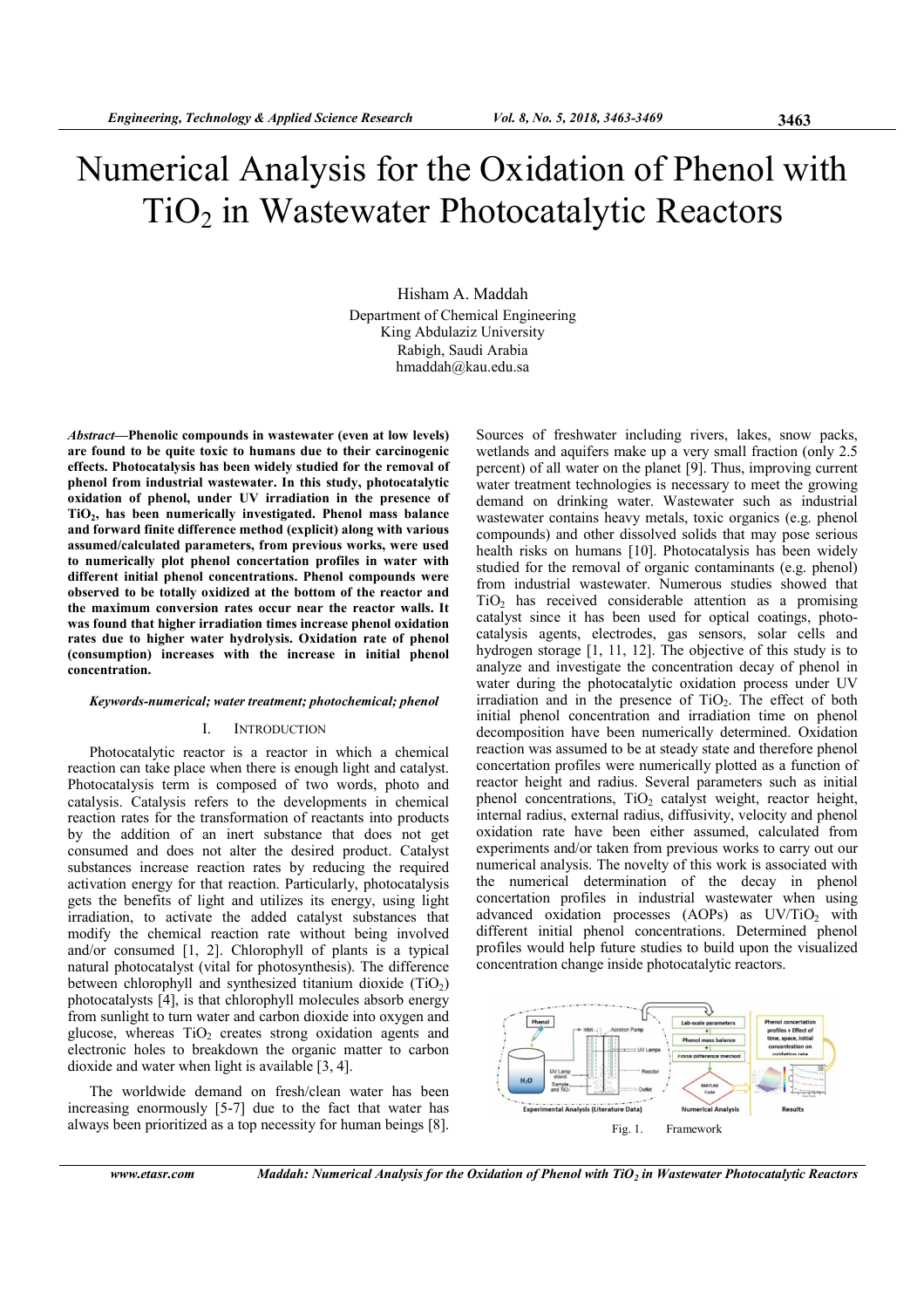#### II. PHOTOCATALYSIS MECHANISM

When  $TiO<sub>2</sub>$  absorbs UV radiation from sunlight or an illuminated light source (fluorescent lamps), it will produce pairs of electrons and holes. Electron of the valence band of titanium dioxide becomes excited when illuminated by light. Excess energy of this excited electron promotes the electron to

a conduction band creating a negative-electron  $(e^-)$  and a positive-hole  $(h<sup>+</sup>)$  pair. This stage is referred to as the semiconductor's photo-excitation state. The energy difference between the valence band and the conduction band is known as the band gap. Wavelength of light necessary for photoexcitation is 388nm that is calculated from dividing 1240 by band gap energy (3.2eV) where  $E(ev)=120/\lambda$  (nm). In Figure 2, the positive-hole of titanium dioxide breaks water molecules apart to form hydrogen gas and a hydroxyl radical [1]. The negative-electron reacts with an oxygen molecule to form a super oxide anion. This cycle continues when light is available [13].



Fig. 2. Photocatalysis mechanism

Photocatalytic destruction of organic compounds depends on understanding semiconductor photochemistry. Photocatalytic oxidation often proceeds via adsorption of organic pollutants on the catalyst surface, followed by a direct subtraction of the pollutant's electrons by positively charged holes. Another possible way is oxidation with OH radicals generated from an aqueous environment that takes place at the catalyst surface and its vicinity. Both reactions may proceed simultaneously and the dominance preference depends on both chemical and adsorption properties of the pollutant. Normally, two simple reactions, as shown in (1) and (2), occur to generate hydroxyl radicals that will be reacted with the organic pollutant and convert it to carbon dioxide and clean water [14, 15].

$$
H_2O \rightarrow OH^- + H^+ \tag{1}
$$

Organic +  $OH^- \rightarrow CO_2 + H_2O +$  Mineral Acids (2)

## III. TITANIUM DIOXIDE CATALYST

Titanium dioxide in photocatalytic reactors is the most common efficient, feasible and inexpensive way to remove phenol. Titanium dioxide is considered cheap, it is insoluble in water, harmless, resistant to most chemicals and highly active to light [1]. Recent studies showed that photocatalytic reactors are promising for the removal of phenol from water by using  $TiO<sub>2</sub>$  as a catalyst where phenol and its dihydroxy derivatives undergo destruction in the presence of illuminated  $TiO<sub>2</sub>$ according to first order kinetics [1, 16-18]. Titanium dioxide exits in different crystalline forms, anatase, rutile and brookite, with its bandgap around 3.2eV and is activated only under ultraviolet (UV) light (about  $8\%$  of solar energy) [19-23]. TiO<sub>2</sub> is a semiconductor material with large surface energy,

interesting quantum effect and high specific surface area which ensure its applicability in photocatalytic applications including water splitting, organic decomposition and energy harvesting. Also,  $TiO<sub>2</sub>$  is preferred over other semiconductors due to its high reactivity, long-term chemical stability, low cost, nontoxicity and corrosion resistivity.  $TiO<sub>2</sub>/UV$  irradiation systems enable water splitting and the generation of hydroxyl radicals (oxygen and hydrogen) that will be reacted with undesired organics to produce clean water  $[12]$ . Pure  $TiO<sub>2</sub>$  is commercially available and can be synthesized in the laboratory. The specific surface area (SSA) of the catalyst mixture depends on the purity of  $TiO<sub>2</sub>$ . Pure  $TiO<sub>2</sub>$  (Aldrich,  $>99\%$  anatase) SSA can reach up to  $7.1 \text{m}^2 \text{g}^{-1}$ . More details about the physicochemical characterization and quantitative values of the optical properties of  $TiO<sub>2</sub>$  catalysts suspensions can be found in [24-26].

#### IV. LITERATURE ON MODELING OF REACTION RATES

Modeling of photocatalytic reaction rates can be expressed by a set of ordinary differential equations (3), where each equation is established for the key chemical species in the photocatalytic reactor. Equation (3) can be reduced to (4) with the following assumptions: (a) batch mode operation, (b) the weight of irradiation catalyst  $(W_{irr})$  is known and (c) mixing is high enough so that reaction rate constant can be defined in the irradiation reactor section. Our assumptions are valid for reactors with suspended or immobilized  $TiO<sub>2</sub> [14]$ .

$$
V\frac{dC_i}{dt} = \left[\sum v_{i,k}R_k\right]W_{irr} \tag{3}
$$

$$
r_1 = \frac{v}{w_{irr}} \frac{dc_i}{dt} = \sum v_{i,k} R_k
$$
\n(4)

where  $V$  is the total reactor volume,  $(L)$ ,  $C_i$  is the concentration of the i chemical species (g·L<sup>-1</sup>), t is the reaction time (s),  $v_{i,k}$  is a dimensionless stoichiometric coefficient for і species involved in reaction step  $k$ ,  $R_k$  is the photoconversion rate of step k,  $W_{irr}$  is the unit weight of irradiation catalyst (mol· $g_{cat}^{-1}$ ).

Most of the previous contributions devoted to the photocatalytic oxidation of phenol are focused on how the reaction rate is influenced by different catalyst loading, phenol concentration, pH, presence of inorganic species and additional oxidants such as ozone or hydrogen peroxide [27-30]. Developments have been reported at a pilot plant scale for the photocatalytic treatment of phenol in effluents derived from integrated gasification combined cycle (IGCC) power plants [31] and electroplating factories [32], including their economic assessment, but without considering engineering models to verify the scaling-up predictions from laboratory data. A few kinetic studies concluded that dependence of the reaction rate of phenol follows the Langmuir-Hinshelwood kinetic equation [28-30]. However, Langmuir-Hinshelwood kinetic equations do not consider explicitly the local radiation absorption rate inside the photoreactor leading to equations that are only valid for the experimental setup with estimated parameters (assumptions), making those models invalid for the design of photoreactors. It is necessary to determine intrinsic kinetic models that will allow us to describe the influence of the local volumetric rate of photon absorption (LVRPA) on the reaction rate in any position of the photoreactor volume [33-36].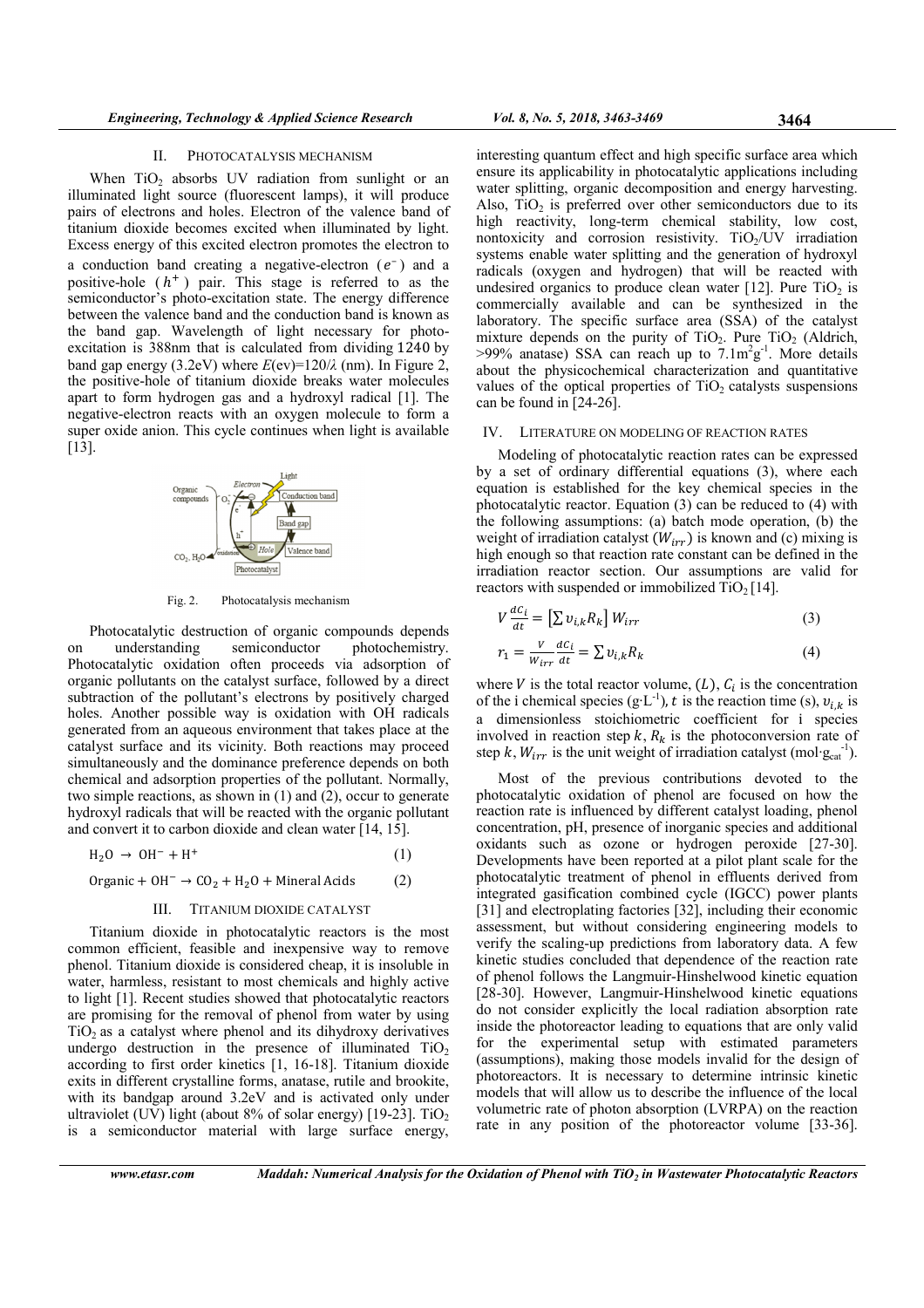Development of supported catalysts in form of fixed beds, fluidized beds or slurries is vital to avoid catalyst recovery costs and other concerns about a potential toxicity of titanium dioxide nanoparticles [37, 38].

## V. PHOTOCATALYTIC REACTORS

Laboratory scale and bench scale photoreactors were previously designed and studied for the removal of numerous pollutants (e.g. phenol and/or cyanide) from wastewater by catalytic oxidation under UV irradiation. Required components and design setup of a laboratory/bench scale photoreactor used for wastewater treatment can be seen in [31]. Typically, lab scale photoreactors are designed in a cylindrical shape with a total volume of 120cm<sup>3</sup> operating in a closed recirculating circuit driven by a centrifugal pump and with a stirred reservoir tank equipped with a device for withdrawal of samples. Illumination can be carried out by an Osram Ultramed 400W UV metal halide lamp that provides a high UVA irradiation with a controlled radiation flux values using neutral filters. It is possible to validate the scaling-up methodology with the bench scale photoreactor setup that has a total irradiation volume of 1250cm<sup>3</sup> (ten times higher than the laboratory scale). More details regarding the discussed reactor design (which was studied for cyanide removal and not phenol) such as dimensions, lamp type/position, electrical input power, UV emission spectrum and radiation flux can be found in [24-26]. A scaling-up methodology for the photocatalytic oxidation of phenol was studied and proposed in [31, 39]. Scaling-up methodology depends on the experimental determination of the intrinsic kinetic parameters at a laboratory scale, in order to predict the performance of larger scale reactors without any adjustable parameters. This method was found to be valid in a bench scale photoreactor with different geometries and irradiation sources, both with commercial  $\tilde{TiO}$  and silicasupported TiO<sub>2</sub>. Designing of a large photocatalytic reactor requires the determination of species mass balances to predict the macroscopic conversion of reactants [31, 39]. The kinetic model expresses the evaluation of the reaction rate with parameters based on phenomenological basis. Simple equations of the Langmuir-Hinshelwood kinetic model only take into account the concentration of reactants and products, whereas the effect of the catalyst concentration and the radiation flux are considered implicitly in the kinetic constants. Thus, the derived kinetic expressions are only valid for the developed experimental setup and cannot be extrapolated to other reactor configurations. Kinetic models must be independent of the experimental features of the reactor and must be determined based on the detailed reaction mechanism of the process, including the radiation steps and therefore the rate of photon absorption. Prior to the resolution of the mass balances calculations, the radiation field in the irradiated volume of the photoreactor must be modeled and evaluated. The inevitable radiation profiles that present in photocatalytic reactors lead to non-uniform distributions of the local values of the radiation absorption rates and thus of the reaction rates [31, 39].

The validation of the proposed kinetic scheme and the parameters' values are recognized by an optimization algorithm that minimizes the error between the experimental results and the predicted values. Once the intrinsic kinetics of the process are obtained exclusively from laboratory data, the design of the large-scale photoreactor becomes easy to determine. Obviously, the construction of the designed photoreactor as well as the comparison of its experimental conversions with the simulated values would validate the whole scaling-up procedure.

## VI. METHODOLOGY AND MODELING EQUATIONS

Intrinsic kinetics in the laboratory scale photoreactor (with similar reactor dimensions and data from previous studies) were utilized to numerically obtain photocatalytic phenol oxidation rate, phenol mass balance in the reservoir tank and phenol concentration profiles at a specific  $TiO<sub>2</sub>$  catalyst weight, assuming that: (a) the system is perfectly mixed, (b) there are no mass transport limitations, (c) the conversion per pass in the reactor is differential, and (d) there are no parallel dark reactions, the mass balance can be expressed as follows:

$$
\frac{dC_{ph}t}{dt}|_{Tank} = -\frac{V_{React}}{V_{Tot}}\langle R_{ph}(x,t)\rangle_{V_{React}}
$$
(5)

where  $C_{ph}$  is the phenol molar concentration, V is the volume, Tank, React and Tot subscripts refer to the tank, reactor and total, respectively,  $t$  denotes reaction time,  $x$  denotes reaction position in space and  $R_{ph}$  (x, t) is the phenol oxidation rate as a function of both space (reactor height) and time (reaction time). Average reaction rate (phenol oxidation rate) was calculated from (6) which was derived from discussed kinetic models. Kinetic developments normally depend on the perceived reaction mechanism which explicitly refers to the spatial variations of the LVRPA produced by the inevitable radiation profiles existing in the photoreactor [33].

$$
R_{ph} = -S_g C_{cat} \frac{\alpha_1 C_{ph}}{1 + \alpha_3 C_{ph}} \left[ -1 + \sqrt{1 + \frac{\alpha_2}{S_g C_{cat}} e^a} \right] (6)
$$

where  $R_{ph}$  is the phenol disappearance rate,  $S_g$  is the catalyst specific surface area,  $C_{cat}$  is the catalyst mass concentration,  $C_{ph}$  is the phenol molar concentration,  $e^a$  is the LVRPA, and  $\alpha_i$  ( $i=1$  to 3) are the kinetic parameters. Selected phenol molar concentrations (initial) were 200, 300, 400 and 500mg/L.

According to (6), the evaluation of the reaction rate requires the estimation of the radiation field inside the photoreactor in order to calculate the LVRPA. Authors in [31] estimated the LVRPA  $(e^a)$  value of  $8.93 \times 10^{-9}$ *Einstein*  $cm^{-3}$  s<sup>-1</sup> in the laboratory scale photoreactor for cyanide oxidation with  $TiO<sub>2</sub>$ (which was assumed to be similar for phenol oxidation with TiO<sub>2</sub>). TiO<sub>2</sub> specific surface area was selected from literature as:  $S_g = 240 \text{m}^2 \text{g}^{-1}$ . Kinetic parameters  $\alpha_1$ ,  $\alpha_2$  and  $\alpha_3$  for TiO<sub>2</sub> have been previously estimated from experimental and simulation analysis of cyanide oxidation using a Marquardt-Levenberg non-linear regression algorithm. For simplicity, the values of the obtained kinetic parameters for cyanide oxidation are assumed to be similar for phenol oxidation, which were:

$$
\alpha_1 = 6.43 \times 10^{-6} \text{ cm s}^{-1}
$$
  
\n
$$
\alpha_2 = 1.64 \times 10^{11} \text{ cm}^2 \text{ s Einstein}^{-1}
$$
  
\n
$$
\alpha_3 = 0 \text{ cm}^3 \text{ mol}^{-1}
$$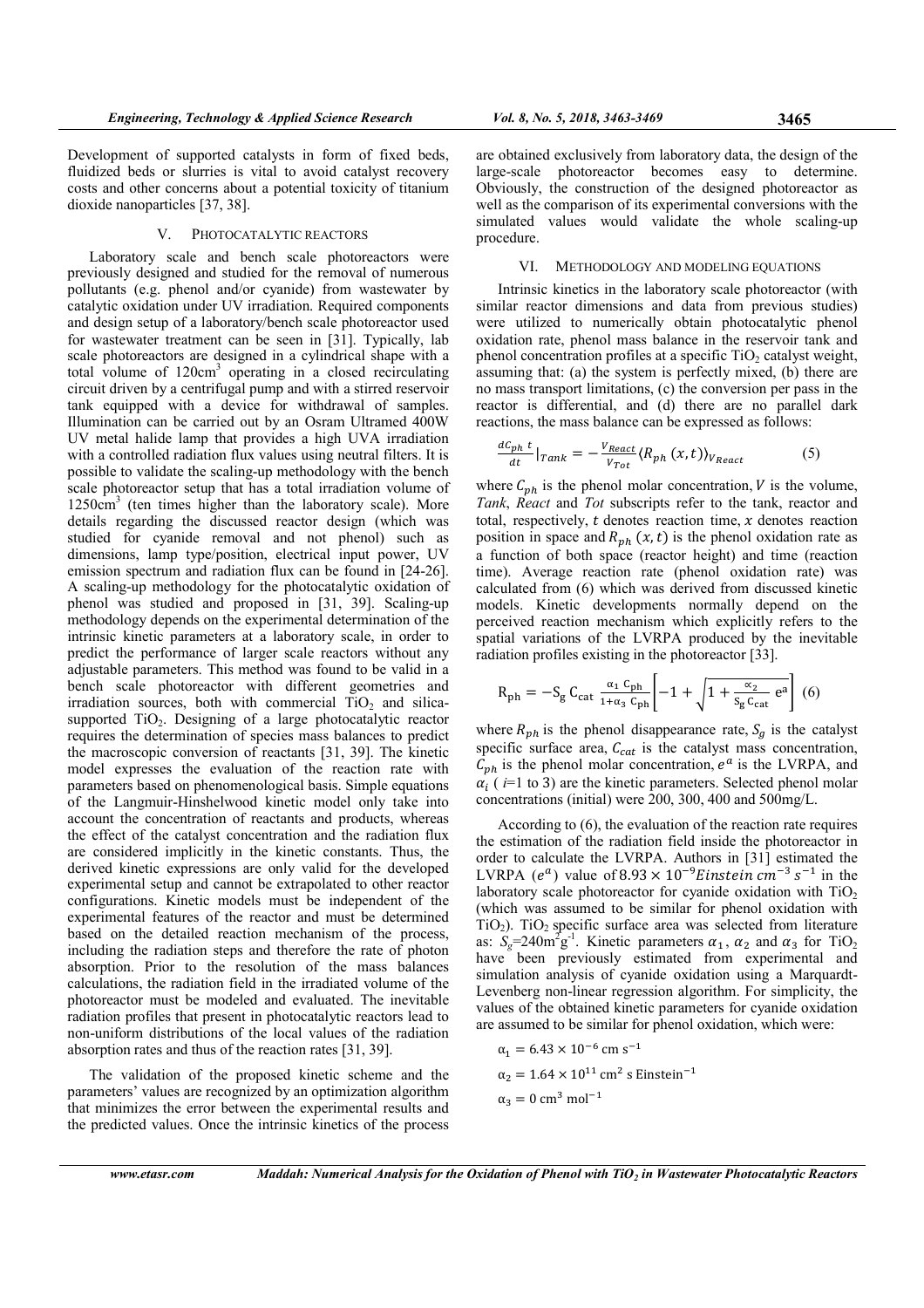and then phenol disappearance rates were calculated from (6) for the four phenol initial concentrations (200, 300, 400 and 500mg/L) with  $TiO<sub>2</sub>$  catalyst weight of 0.5g·cm<sup>-3</sup> as shown in Table I. Oxidation rate of every phenol concertation was determined from taking the same  $TiO<sub>2</sub>$  catalyst weight of  $0.5g \text{·cm}^{-3}$  [28, 29, 31, 33].

TABLE I. DATA FOR DISAPPEARANCE RATE CALCULATIONS\*

| Initial phenol concentration<br>$C_{ph}$ (ppm) [g cm <sup>-3</sup> ] | <b>Kinetic parameters</b>                                                 |
|----------------------------------------------------------------------|---------------------------------------------------------------------------|
| $200$ $[2 \times 10^{-4}]$                                           | $\alpha_1 = 6.43 \times 10^{-6}$ cm s <sup>-1</sup>                       |
| $300$ [3 $\times$ 10 <sup>-4</sup> ]                                 | $\alpha_2 = 1.64 \times 10^{11}$ cm <sup>2</sup> s Einstein <sup>-1</sup> |
| 400 $[4 \times 10^{-4}]$                                             | $\alpha_3 = 0$ cm <sup>3</sup> mol <sup>-1</sup>                          |
| 500 $[5 \times 10^{-4}]$                                             |                                                                           |
|                                                                      |                                                                           |

 $^*S_g = 240 \; m^2 \; g^{-1}, e^a = 8.93 \times \; 10^{-9} \; Einstein \; cm^{-3} \; s^{-1}$ 

It is important to remark that the intrinsic kinetic model determined in the laboratory reactor from (5) is applicable when other reactor configurations have light sources with a similar spectral distribution of the emitted radiation. Hence, we can assume that obtained kinetic parameters for (6) are reasonable approximations and they are valid for the bench scale system [25, 33]. Modeling and simulation of phenol concentration profile (oxidation rate) inside the photocatalytic reactor can be computed from the phenol mass balance equation in (7). A differential form of the mass conservation equation was used under the following assumptions: (a) steady state, (b) negligible thermal effects, (c) unidirectional vertical flow with symmetry, (d) negligible diffusion when compared to the convective flux, (e) incompressible flow (constant  $\rho$ ), and (f) constant diffusion coefficient  $(D_{ph-water} = 9.1 \times 10^{-6} \text{cm}^2 \cdot \text{s}^{-1})$ [40]. Phenol mass balance can be expressed in cylindrical coordinates as [25, 33]:

$$
v_{z}(r) \frac{\partial c_{ph}(z,r)}{\partial z} = D_{ph-Water} \left[ \frac{1}{r} \frac{\partial}{\partial r} \left( r \frac{\partial c_{ph}(z,r)}{\partial r} \right) \right] + R_{ph}(z,r) \tag{7}
$$

where  $z$  and  $r$  refer to reactor height and radii difference between inlet/outlet cylinders, respectively. The boundary conditions for solving (7) are derived from the following assumptions: (a) the nominal reactor height,  $H$ , coincides with the effective height and (b) the reactor walls are non-permeable [25, 33]:

$$
C_{ph}(H,r) = C_0 \tag{8}
$$

$$
\frac{\partial c_{ph}(z,r_{int})}{\partial r} = \frac{\partial c_{ph}(z,r_{ext})}{\partial r} = 0
$$
\n(9)

The resolution of (7) requires the estimation of the velocity profile in the annular space,  $v_z(r)$ , that was calculated from  $(10)$  and under the assumptions: (a) laminar flow regime, (b) Newtonian fluid, and (c) negligible end effects. Assuming internal and external radii are 5cm and 7cm respectively,  $\chi = r_{int}/r_{ext}$ ,  $\langle v_z \rangle$  is 6ml/min<sup>-1</sup> representing the average velocity, and the velocity is constant under incompressible flow conditions and must be a positive value [25, 33].

$$
v_z(r) = 2\langle v_z \rangle \left\{ \frac{1 - (r/r_{ext})^2 + \left[ \frac{1 - \chi^2}{\ln(1/\chi)} \right] \ln(r/r_{ext})}{\frac{1 - \chi^4}{1 - \chi^2} - \frac{1 - \chi^2}{\ln(1/\chi)}} \right\}
$$
(10)

The solution of the phenol differential mass balance in the photoreactor in (7) requires the description of the reaction rate  $R_{ph}$  (z, r) given by the intrinsic kinetic model determined at the laboratory scale from (6) assuming that  $R_{ph}$  (z, r) =  $R_{ph}$  = *constant*. We may simplify the mass balance equation  $(7)$  to  $(11)$  –  $(15)$  with the assumptions:  $v_z(r) = constant$  $v_z(\bar{r})$ ;  $\bar{r} = (r_{in} + r_{ext})/2$  and  $R_{ph}(z, r) = constant = R_{ph}$ :

$$
\frac{\partial c_{\rm ph}(z,r)}{\partial z} = \frac{D_{\rm ph-Water}}{v_z} \left[ \frac{1}{r} \frac{\partial}{\partial r} \left( r \frac{\partial c_{\rm ph}(z,r)}{\partial r} \right) \right] + \frac{R_{\rm ph}}{v_z} \qquad (11)
$$

$$
\frac{\partial C_{\text{ph}}(z,r)}{\partial z} = \beta \left[ \frac{1}{r} \frac{\partial}{\partial r} \left( r \frac{\partial C_{\text{ph}}(z,r)}{\partial r} \right) \right] + m \tag{12}
$$

$$
\beta = \frac{D_{ph-Water}}{v_z} \tag{13}
$$

$$
m = \frac{R_{ph}}{v_z} \tag{14}
$$

Let  $C_{ph}(z, r) = C(z, r) = C$ . Equation (12) becomes (15):

$$
\frac{\partial c}{\partial z} = \beta \frac{\partial c}{\partial r} \left[ 1 + r^* \frac{\partial c}{\partial r} \right] + m \tag{15}
$$

A forward finite difference method (explicit) with neglecting higher orders [41], or called finite divided difference [42], was used to obtain the phenol concentration profile inside the reactor from the simplified mass balance equation (15), while assuming  $(r^* = r)$  to give the following:

$$
\frac{C_{i}^{n+1} - C_{i}^{n}}{\Delta z} = \beta \frac{C_{i+1}^{n} - C_{i}^{n}}{\Delta r} \left[ 1 + \bar{r} \frac{C_{i+1}^{n} - C_{i}^{n}}{\Delta r} \right] + \mathcal{m}
$$
 (16)

$$
C_{i}^{n+1} = \beta \Delta z \left( \frac{C_{i+1}^{n} - C_{i}^{n}}{\Delta r} \right) \left[ 1 + \bar{r} \frac{C_{i+1}^{n} - C_{i}^{n}}{\Delta r} \right] + m \Delta z + C_{i}^{n} \qquad (17)
$$
  

$$
C_{i}^{n+1} = \beta \Delta z \left( \frac{C_{i+1}^{n} - C_{i}^{n}}{\Delta r} \right) \left[ 1 + \frac{(r_{in} + r_{ext})(C_{i+1}^{n} - C_{i}^{n})}{2\Delta r} \right] \dots \dots \dots
$$

$$
+ m \Delta z + C_{i}^{n} \qquad (18)
$$

Phenol concentration profile was numerically identified from (18) by using MATLAB, where  $(i, n) = (z, r)$  is referring to change steps in concentration (in two {for} loops) of reactor height and radius, with the known and/or calculated data of the total reactor system including reactor geometry, reactant (phenol in water) and catalyst  $(TiO<sub>2</sub>)$  concentration. Table II shows the reactor system parameters and their selected/calculated values that were plugged into MATLAB for further analysis.

#### VII. RESULTS AND DISCUSSION

Since modeling and simulation analysis was carried out for understanding and visualizing phenol degradation rate inside the reactor, phenol concentration profile and the effect of irradiation time and initial phenol concentration on the oxidation rate of phenol have been investigated.

#### A. Phenol Concentration Profile inside the Photoreactor

Phenol concentration profiles of wastewater with various initial phenol concentrations of 200, 300, 400 and 500mg/L are plotted in Figures 3-6. Understanding the plotted concentration profiles will help us to achieve better phenol degradation rate. It was observed that phenol compounds get totally oxidized at the bottom of the reactor (when wastewater is fed from reactor top-side) and that the maximum conversion rates (i.e. phenol concentration is zero) occur near the reactor walls  $(r=5cm)$ and/or  $r=7$ cm, since there should identical figures from the symmetry boundary conditions), while lower phenol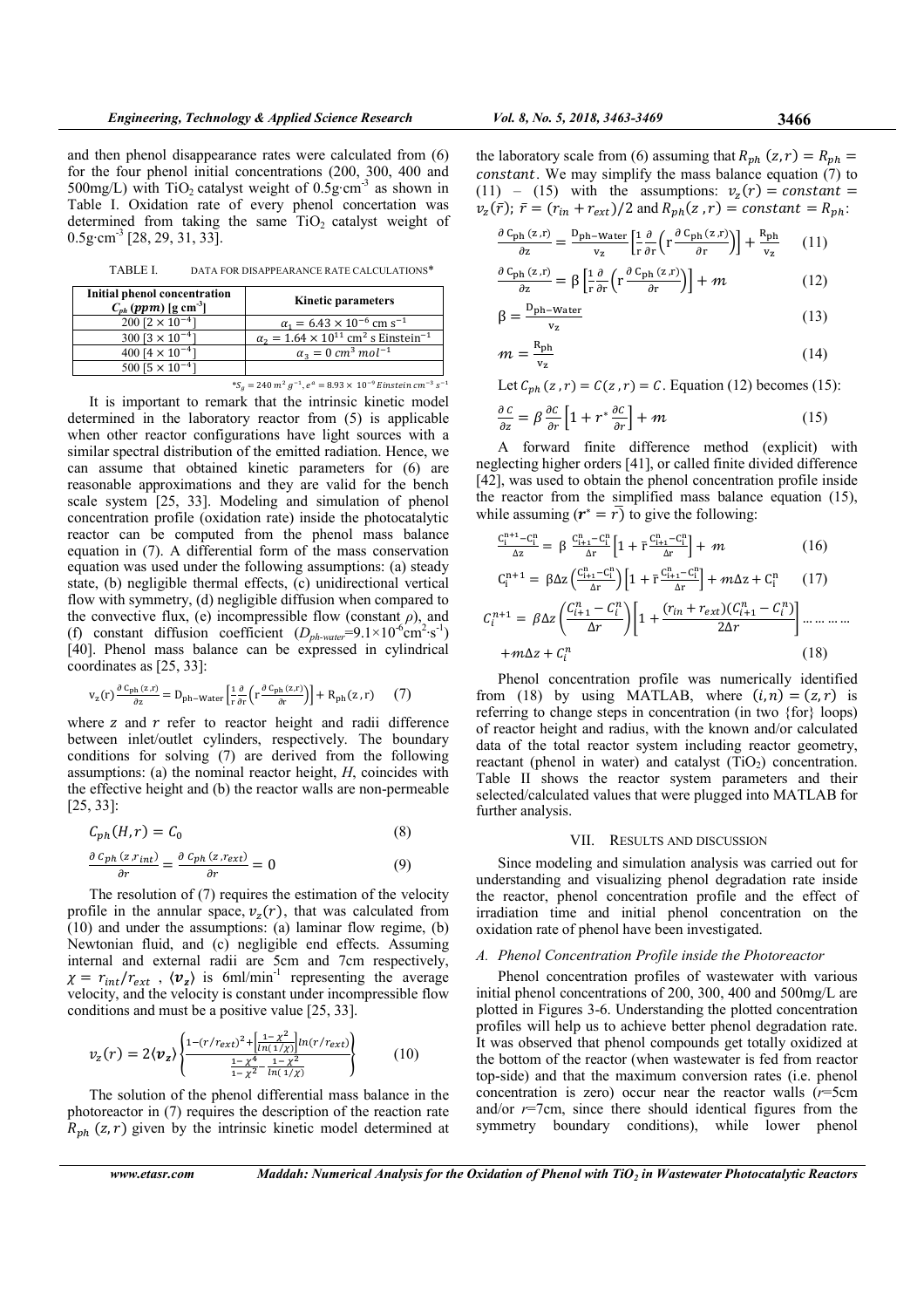conversion rates occur at the center of the reactor (r=6cm). Lower velocities adjacent to the walls increases the contact time between the catalyst and phenol, hence, higher irradiation time is maintained, thus, higher conversion is observed. Most of the phenol gets consumed at the top-side of the reactor (near the inlet) when initial phenol concentration is less than 200mg/L. However, increase in initial phenol concentration leads to higher phenol diffusion along reactor height which indicates that higher oxidation times are required for the complete oxidation of high initial concentrations of phenol in water.

| Parameter                              | Symbol (unit)                                    | <b>Value/Comments</b>                                                                                  |  |
|----------------------------------------|--------------------------------------------------|--------------------------------------------------------------------------------------------------------|--|
| <b>Initial phenol</b><br>concentration | $C_i$ (ppm)                                      | 200, 300, 400, 500                                                                                     |  |
| Catalyst weight $(TiO2)$               | $\frac{C_{cat} (g cm^{-3})}{2}$                  | 0.5                                                                                                    |  |
| <b>Reactor height</b>                  | $H$ (cm)                                         | 35                                                                                                     |  |
| <b>Reactor internal radius</b>         | $r_{in}$ (cm)                                    | 5                                                                                                      |  |
| Reactor external<br>radius             | $r_{ext}$ (cm)                                   | 7                                                                                                      |  |
| <b>Phenol-water</b><br>diffusivity     | $D_{ph-Water}$<br>$(cm^{2} S^{-1})$              | $9.10 \times 10^{-6}$                                                                                  |  |
| Velocity*                              | $v_{7}(mLs^{-1})$                                | 25                                                                                                     |  |
| Reactor volume**                       | $V_{React}\, (cm^3)$                             | 2639                                                                                                   |  |
| Total volume**                         | $V_{tot}(cm^3)$                                  | 7917                                                                                                   |  |
| <b>Reactor/total volume</b><br>ratio   | $V_{React}/V_{tot}$ (N/A)                        | 0.33                                                                                                   |  |
| <b>Phenol oxidation</b><br>rate***     | $R_{ph}$ (mol cm <sup>-3</sup> s <sup>-1</sup> ) | $(3.3, 5, 6.6 \text{ and } 8.3) \times (-10^{-7})$<br>for 200, 300, 400 and 500<br>mg/L, respectively. |  |
| Defined constant, (13)                 | $\beta$ (cm <sup>2</sup> mL <sup>-1</sup> )      | $3.64 \times 10^{-7}$                                                                                  |  |
| Defined constant, (14)                 | $m \ (mol \ mL^{-2})$                            | $(1.23, 2, 2.64, 3.32) \times (-10^{-8})$<br>for 200, 300, 400 and 500<br>mg/L, respectively.          |  |

\*Calculated at  $r = 6$  cm; that is the averaged value between  $r_{in}$  and  $r_{ext}$ 

\*\*Reactor and total system volumes were calculated from  $V = \pi r^2 h$  at  $r_{in}$  and  $r_{ext}$  for inner and outer cylinders as  $(V_{in})$  and  $(V_{out} = V_{tot})$ , respectively, where  $V_{Ract} = V_{out} - V_{in}$  and total volume was assumed to be  $V_{tot} = 3V_{Ract}$ \*\*\*Oxidation rate of every phenol concentration ( mg/L) was calculated directly from using the

averaged catalyst weight  $0.5$  g  $cm^{-3}$  in (6).

# B. Effect of Irradiation Time on Phenol Oxidation Rate

Higher irradiation times increase phenol oxidation rates within the reactor as shown in Figure 4 due to the following reasons: (a) probability of occurrence of water hydrolysis increases with higher irradiation times, (b) number of produced free hydroxyl groups (OH) in water should be increased with more water hydrolysis, (c) phenolic compounds get reacted (consumed) with free hydroxyl groups, as explained previously in (2), to produce clean water with mineral acids and release carbon dioxide to the atmosphere.

### C. Effect of Initial Concentration on Phenol OxidationRrate

Production rates of phenol  $(R_{nh})$  were determined for the four studied initial phenol concentrations 200, 300, 400 and 500mg/L as shown in Figure 5. Rates were calculated from using the assumed catalyst weight of  $0.5g \cdot cm^{-3}$  at every selected initial concentration. Obviously, production rates of phenol were found to be in negative values which indicate that phenol is oxidized and consumed from water during the photocatalytic reaction. Oxidation rate of phenol increases with the increase in initial phenol concentration as concluded from

obtained production rates of  $-3.3 \times 10^{-7}$  and  $-8.2 \times 10^{-7}$  mol·cm<sup>-3</sup>s<sup>-1</sup> for 200 and 500mg/L, respectively.



Fig. 3. Phenol concentration profile as a function of reactor height and reactor half-radius.  $TiO<sub>2</sub>$  concentration:  $0.5g \text{ cm}^{-3}$  and inlet phenol concentrations: (a) 200mg/L, (b) 300mg/L, (c) 400mg/L, (d) 500mg/L, calculated from (7) and (18). Note that [ppm]=[mg/L].



Fig. 4. Effect of irradiation time on phenol oxidation rate at different inlet phenol concentrations. Note that [ppm]=[mg/L].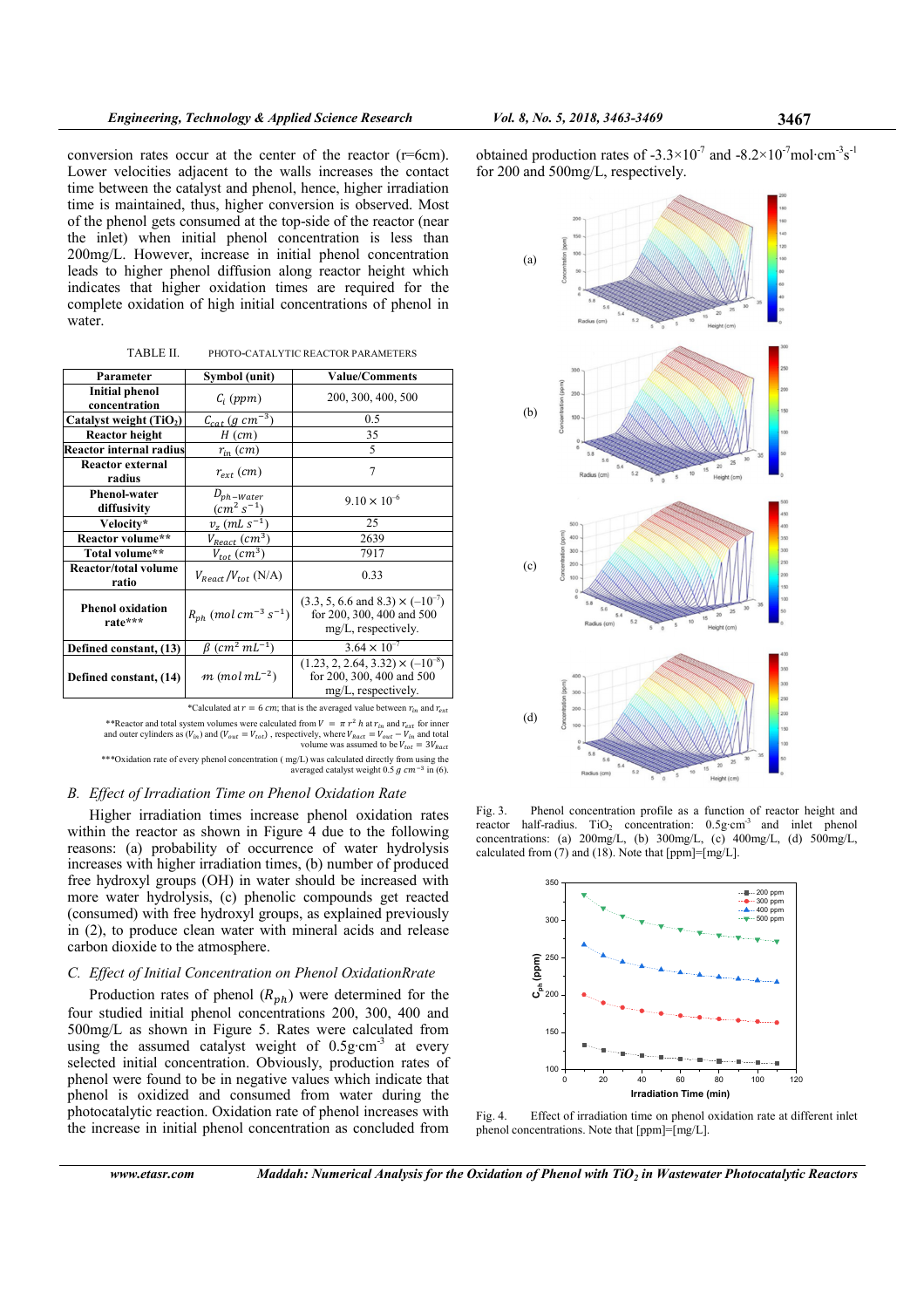

Fig. 5. Effect of initial phenol concentration on phenol oxidation rate at different inlet phenol concentrations. Note that  $[ppm] = [mg/L]$ .

For comparison purposes, we went through the literature to check our numerical estimated removal efficiency with previous experimental works as shown in Table III. Authors in [43] found that phenol removal efficiency through AOPs  $(UV/TiO<sub>2</sub>)$  ranges from 6% to 55% depending on many variables such as  $TiO<sub>2</sub>$  wt. %, light intensity, reaction time and pH. In contrast, our findings showed a 45% phenol removal efficiency which is comparable the removal efficiency of 50% found in. Authors in [44] found out that the lower the water pH, the more the phenol removal efficiency we get and that approximately  $85\%$  of phenol was removed by using TiO<sub>2</sub> (anatase) at pH 3.5 whereas only 70% removal efficiency was observed at pH 6.5. In a more recent study, 58.8% phenol removal efficiency at pH 8 was observed [45]. It is worth mentioning that our study data were calculated and/or assumed from previous literature (except for the removal efficiency) to estimate the removal efficiency and carry out the numerical analysis.

Obtained results predicted that phenol compounds can be totally oxidized at the bottom of the reactor if there are enough radiation time and appropriate catalyst concentration. Our findings also confirmed that photocatalytic reactors with higher irradiation times increase phenol oxidation rates due to higher water hydrolysis; oxidation rate of phenol (consumption) increases with the increase in initial phenol concentration.

TABLE III. COMPARISON BETWEEN LITERATURE DATA AND DETERMINED EFFICIENCY OF UV/TIO2

| $C_i$ (mg/L) | $C_{cat}$ (g cm <sup>-3</sup> ) | pН  | t(h) | (%)  | $R_{ph}$ (mol cm <sup>-3</sup> s <sup>-1</sup> ) | Ref.       |
|--------------|---------------------------------|-----|------|------|--------------------------------------------------|------------|
| 2000         | 0.0025                          | 6.5 | 20   | 50   | N/A                                              | <b>143</b> |
| 94.11        | 0.0062                          | 3.5 |      | 85   | $-11.9\times10^{-10}$                            | [44        |
| 94.11        | 0.0062                          | 6.5 |      | 70   | $-6.8 \times 10^{-10}$                           | [44        |
| 100          | $(w/w\%)$                       | 8   |      | 58.8 | $-2.65\times10^{-10}$                            | 145        |
| 350          | 0.5                             |     |      | 45   | $-5.8\times10^{-7}$                              | F*1        |

\*This study. Averaged data of assumed phenol concertation, TiO2 wt. %, pH, time and oxidation rate were assumed and/or calculated to estimate phenol removal efficiency.  $\eta$  refers to phenol removal efficiency. All other symbols are defined in Table II.

# VIII. CONCLUSIONS

The concentration decay of phenol in water during the photocatalytic oxidation process, under UV irradiation and in the presence of  $TiO<sub>2</sub>$ , has been numerically investigated. Phenol mass balance, oxidation rate and velocity equations along with forward finite difference method (explicit) and assumed/calculated parameters were used to numerically plot phenol concertation profiles, as a function of reactor height and radius, for different initial phenol concentrations mimicking organics in industrial wastewater. It was observed that phenol compounds get totally oxidized at the bottom of the reactor and that maximum conversion rates occur near the reactor walls. When initial phenol concentration is low, most of the phenol gets consumed once it enters the reactor because low phenol concentrations require lower radiation times and catalysts. However, in general, higher irradiation times increase phenol oxidation rates within the reactor due to higher water hydrolysis which produce numerous free hydroxyl groups (OH) to be reacted with phenolic compounds. Also, it was found that oxidation rate of phenol (consumption) increases with the increase in initial phenol concentration.

#### **REFERENCES**

- [1] H. A. Maddah, "Optimal operating conditions in designing photocatalytic reactor for removal of phenol from wastewater", ARPN Journal of Engineering and Applied Sciences, Vol. 11, No. 3, pp. 1799- 1802, 2016
- [2] J. M. Herrmann, "Heterogeneous photocatalysis: fundamentals and applications to the removal of various types of aqueous pollutants", Catalysis Today, Vol. 53, No. 1, pp. 115-129, 1999
- [3] D. R. Fruge, G. D. Fong, F. K. Fong, "Photosynthesis of Polyatomic Organic Molecules From Carbon Dioxide and Water by the Photocatalytic Action of Visible-Light-Illuminated Platinized Chlorophyll a Dihydrate Polycrystals", Journal of the American Chemical Society, Vol. 101, No. 13. pp. 3694-3697, 1979
- [4] Green Earth Nano Science, "What is Photocatalyst?", available at: http://www.mchnanosolutions.com/whatis.html, 2012
- [5] H. Maddah, A. Chogle, "Biofouling in reverse osmosis: phenomena, monitoring, controlling and remediation", Applied Water Scienve, Vol. 7, No. 6, pp. 2637-2651, 2016
- [6] H. A. Maddah, A. M. Chogle, "Applicability of low pressure membranes for wastewater treatment with cost study analyses", Membrane Water Treatment, Vol. 6, No. 6, pp. 477-488, 2015
- [7] H. A. Maddah, "Modeling the Feasibility of Employing Solar Energy for Water Distillation", in: Handbook of Environmental Materials Management, pp. 1-25, Springer, 2018
- [8] H. A. Maddah, A. S. Alzhrani, "Quality Monitoring of Various Local and Imported Brands of Bottled Drinking Water in Saudi Arabia", World Journal of Engineering and Technology, Vol. 5, No. 4, pp. 551- 563, 2017
- [9] H. A. Maddah, "Modeling the Relation between Carbon Dioxide Emissions and Sea Level Rise for the Determination of Future (2100) Sea Level", American Journal of Environmental Engineering, Vol. 6, No. 2, pp. 52-61, 2016
- [10] H. A. Maddah, A. S. Alzhrani, A. M. Almalki, M. Bassyouni,M. H. Abdel-Aziz, M. Zoromba, M. A. Shihon "Determination of the treatment efficiency of different commercial membrane modules for the treatment of groundwater", Journal of Materials and Environmental Sciences, Vol. 8, No. 6, pp. 2006-2012, 2017
- [11] M. A. Worsley, J. D. Kuntz, P. J. Pauzauskie, O. Cervantes, J. M. Zaug, A. E. Gash, J. H. Satcher Jr, T. F. Baumann, "High surface area carbon nanotube-supported titanium carbonitride aerogels", Journal of Materials Chemistry, Vol. 19, No. 31, p. 5503, 2009
- [12] S. Stankovich, D. A. Dikin, G. H. B. Dommett, K. M. Kohlhaas, E. Zimney, E. A. Stach, R. D. Piner, S. Nguyen, R. Ruoff, "Graphenebased composite materials", Nature, Vol. 442, No. 7100, pp. 282-286, 2006
- [13] A. G. Agrios, P. Pichat, "State of the art and perspectives on materials and applications of photocatalysis over TiO2", Journal of Applied Electrochemistry, Vol. 35, No. 7-8. pp. 655–663, 2005